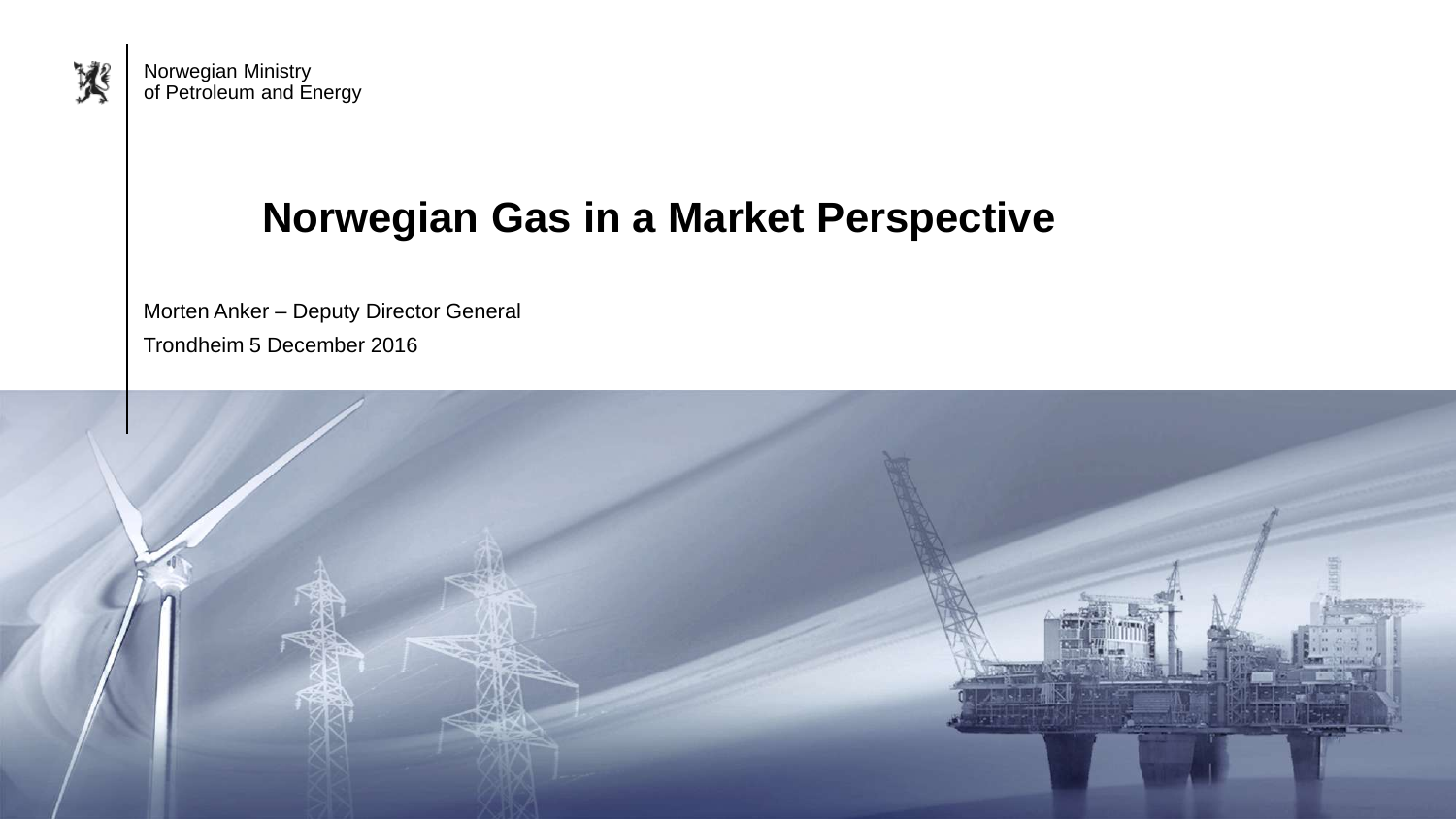## **The global context: Sustainable development goals and COP21**





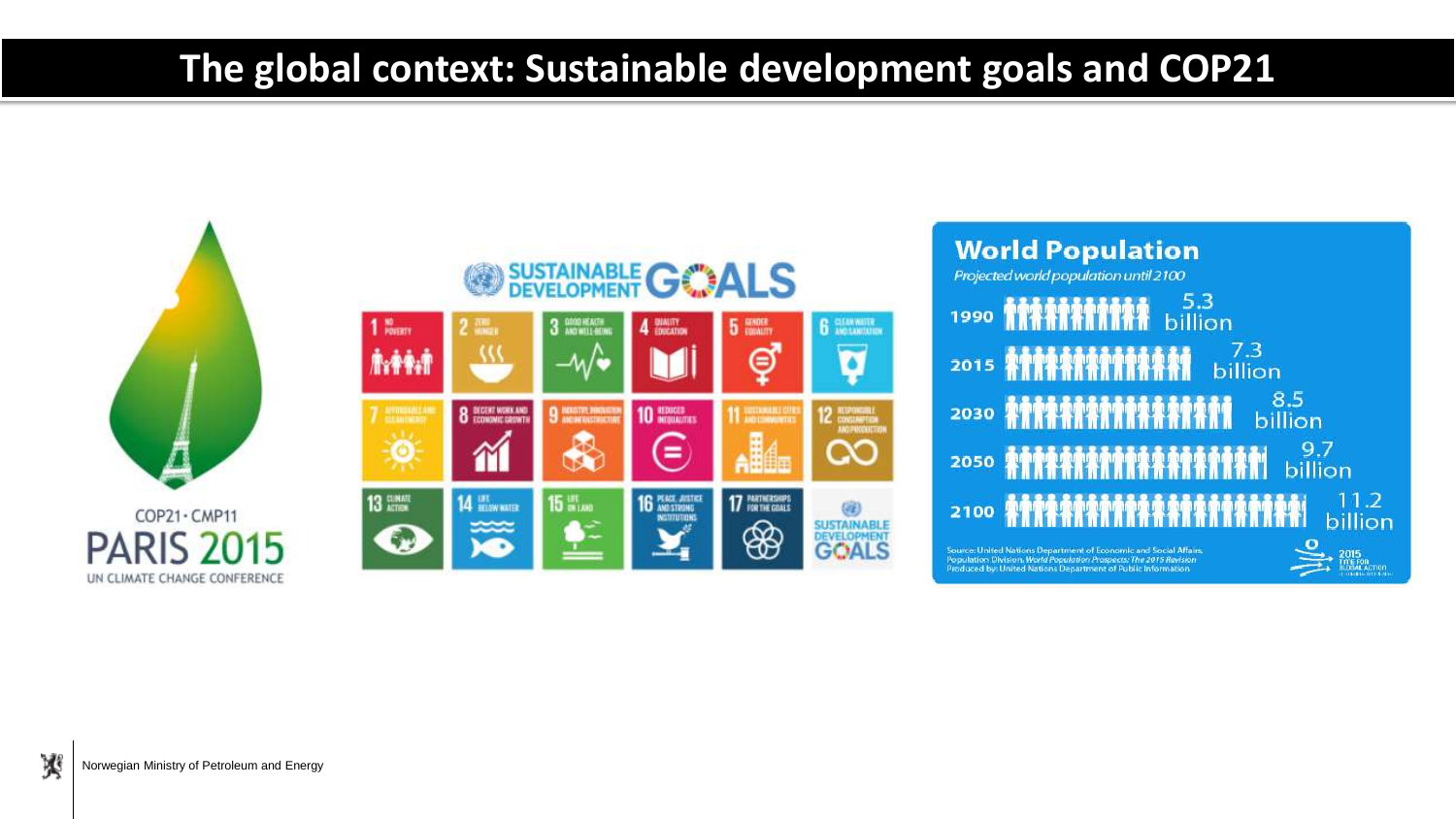## **Natural gas – an essential part of a sustainable energy future**



A flexible and reliable partner for intermittent renewable energy **A** replacement for coal. This is a fast and cost-effective way to cut CO2-emissions.

夾 Norwegian Ministry of Petroleum and Energy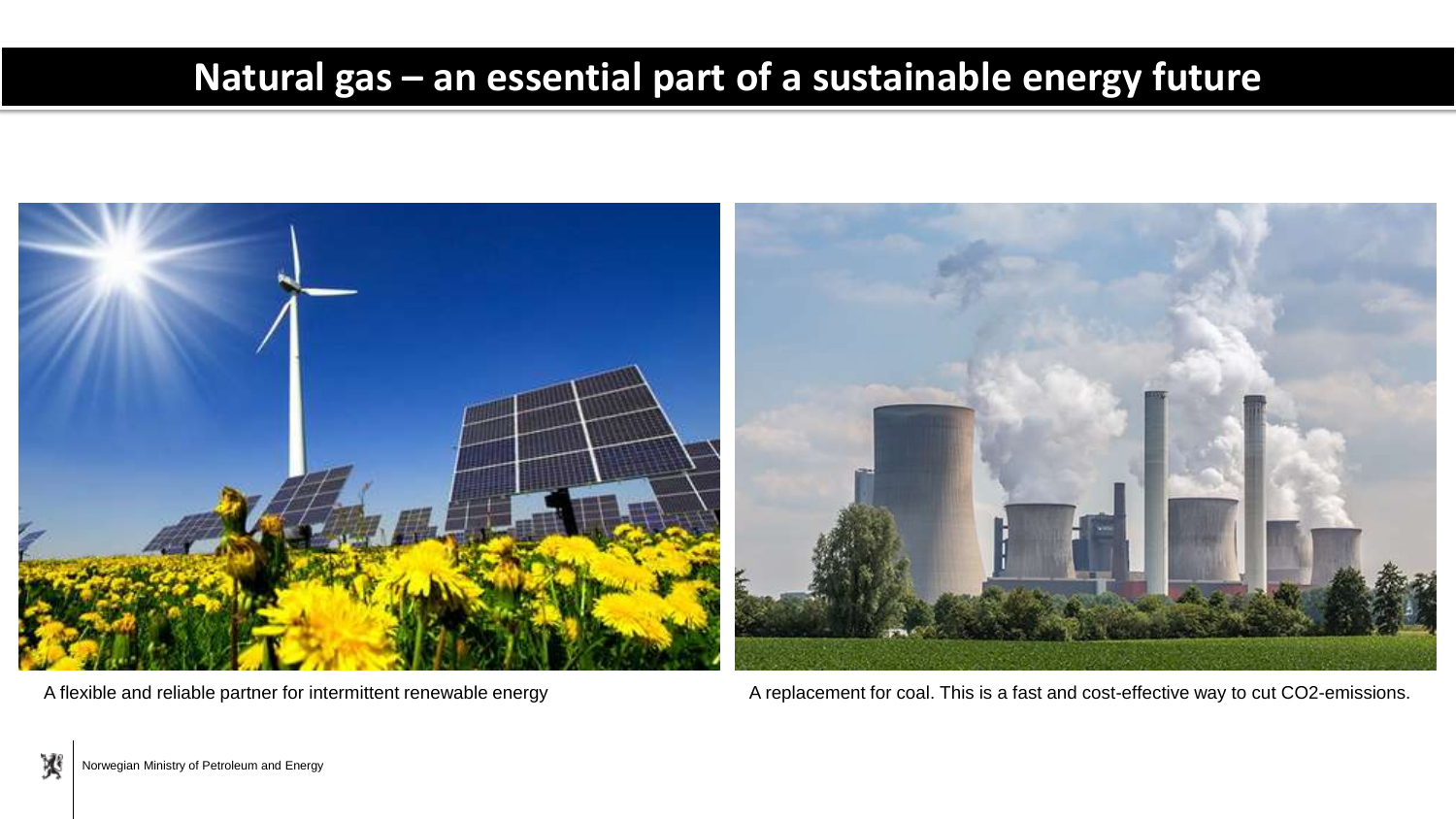#### **IEA: Global gas demand will continue to grow**

#### Global gas demand, New Policies scenario (mtoe)

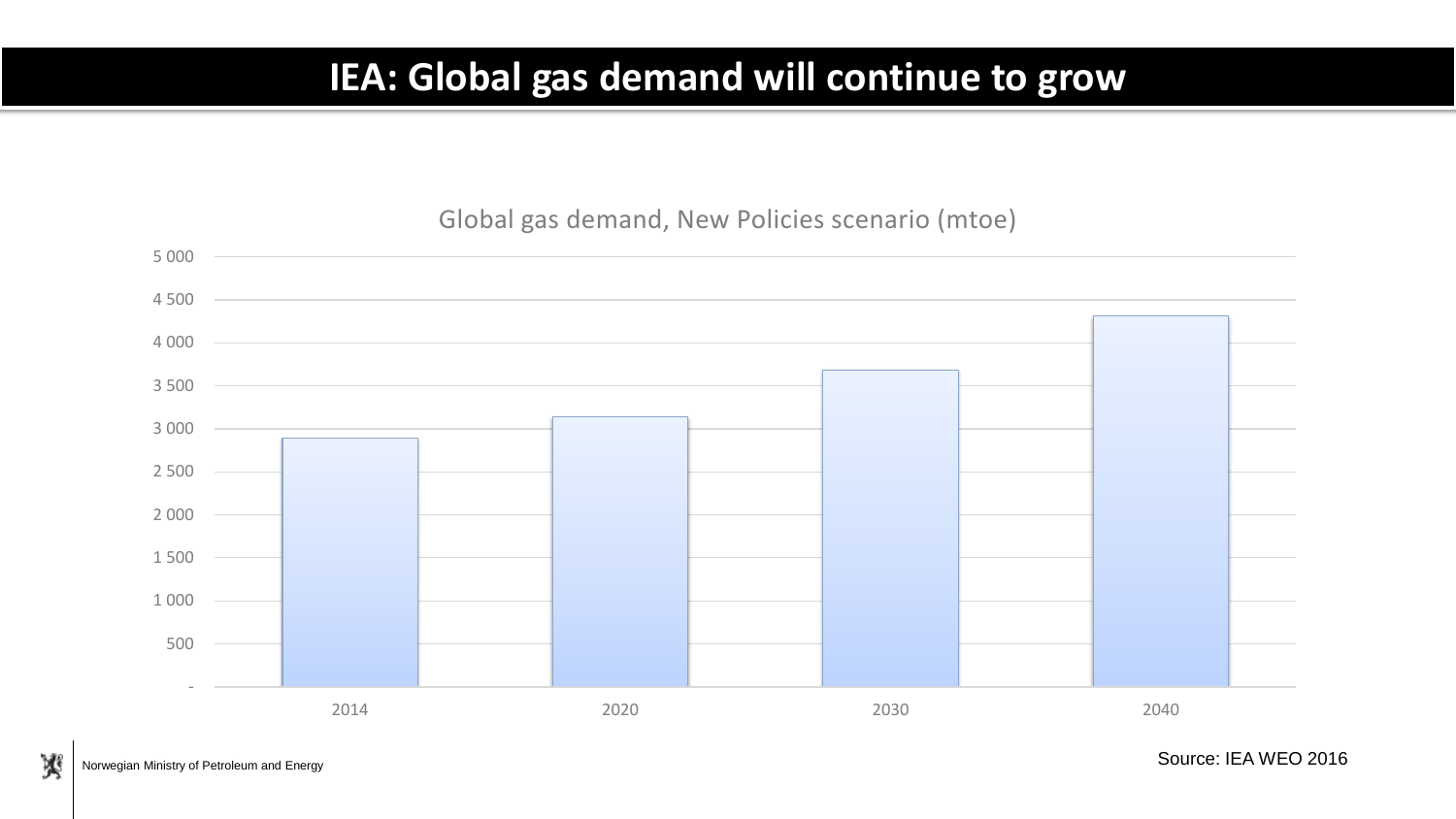#### **Increased need for gas imports in the EU**

• Decreasing indigenous production calls for higher natural gas imports in the EU-28



夾

Source: IHS Connect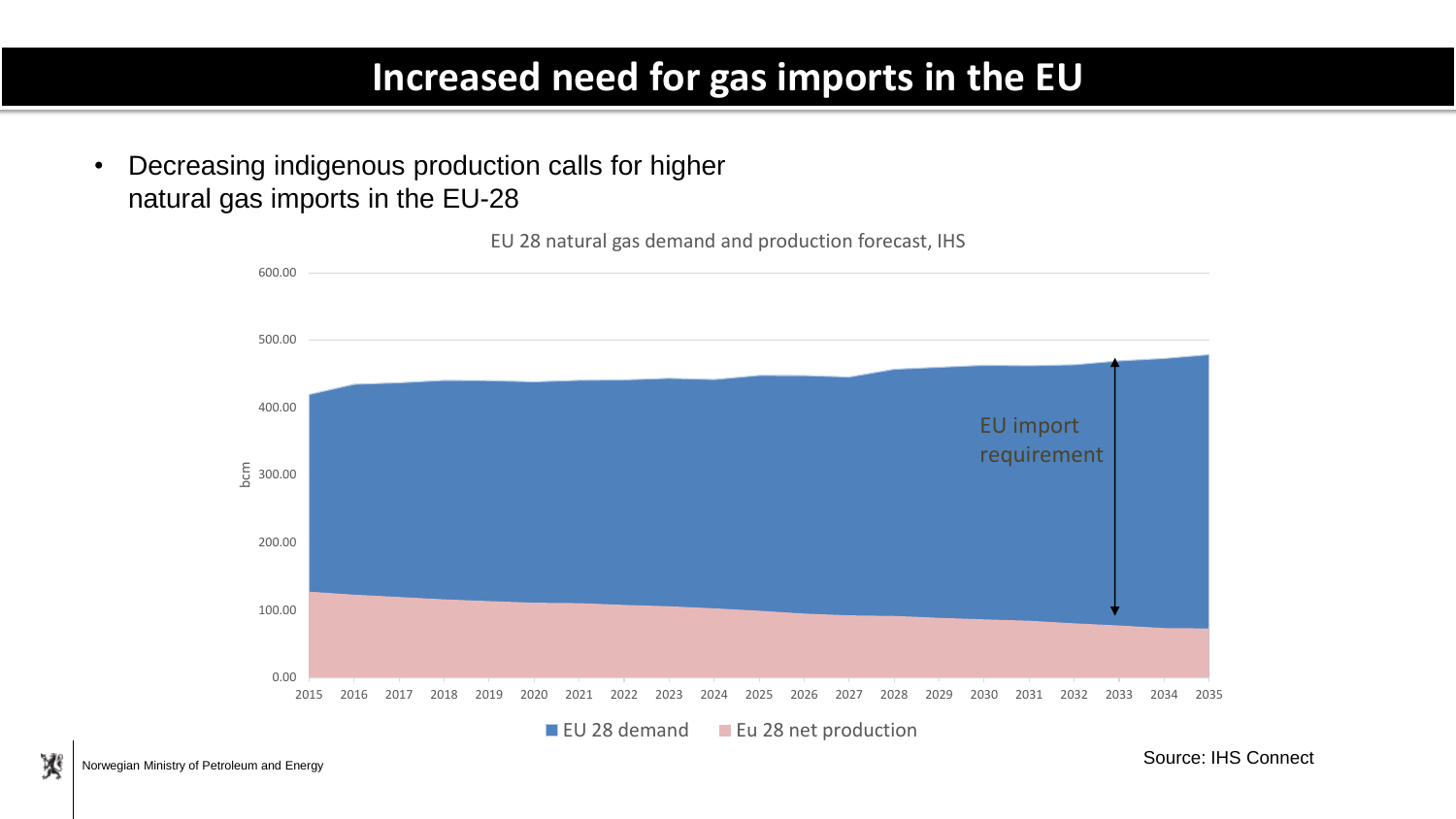#### **Gas activity on the Norwegian Continental Shelf**



Troll – the giant in Norwegian gas production



LNG: The Melkøya facility outside Hammerfest. The pipeline system to Europe. Illustration: Gassco



Norwegian Ministry of Petroleum and Energy

夾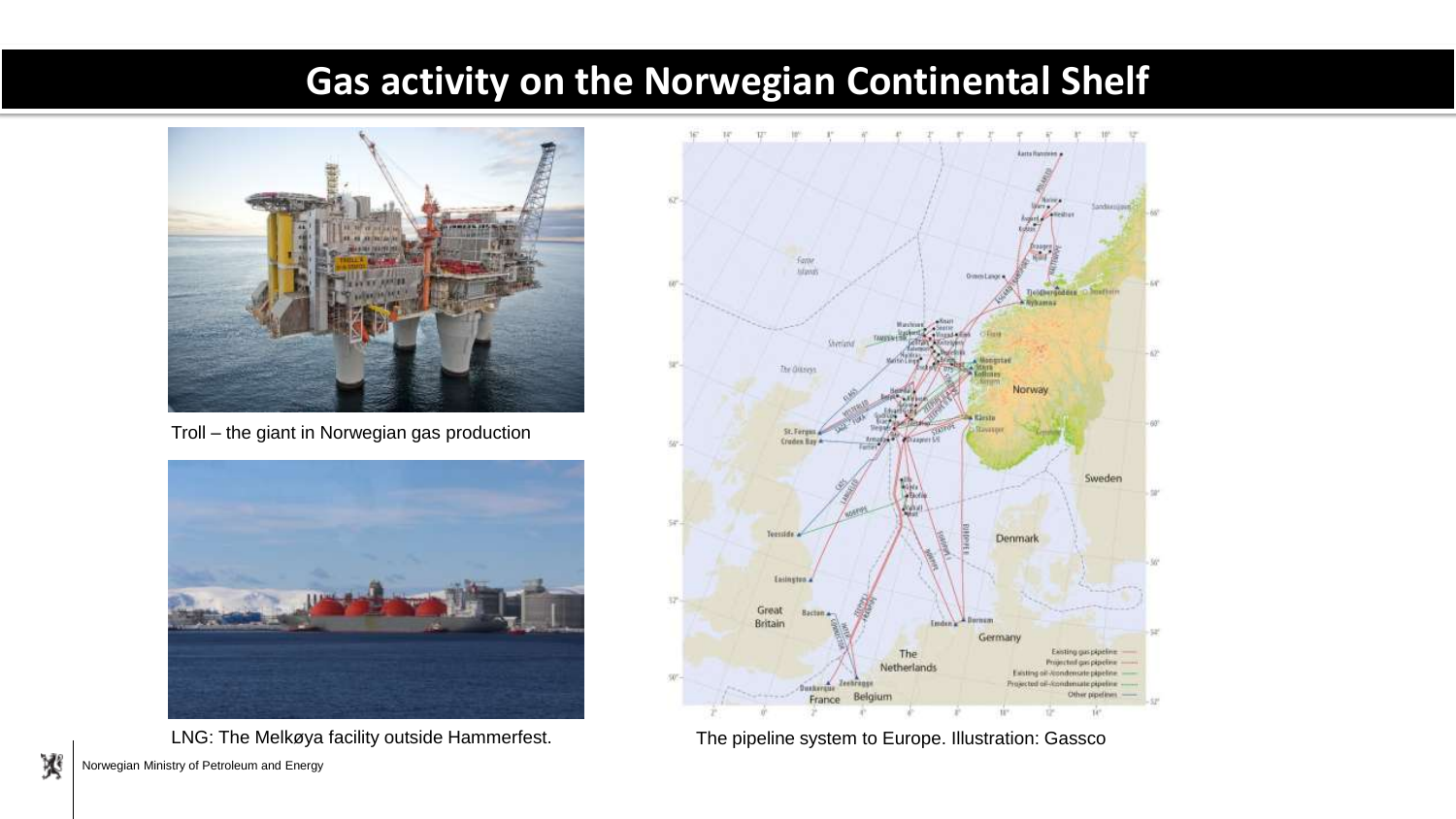## **Norwegian exports of natural gas**

#### **Norwegian exports of natural gas**





The Nyhamna facility



Source: Gassco The Emden terminal in Germany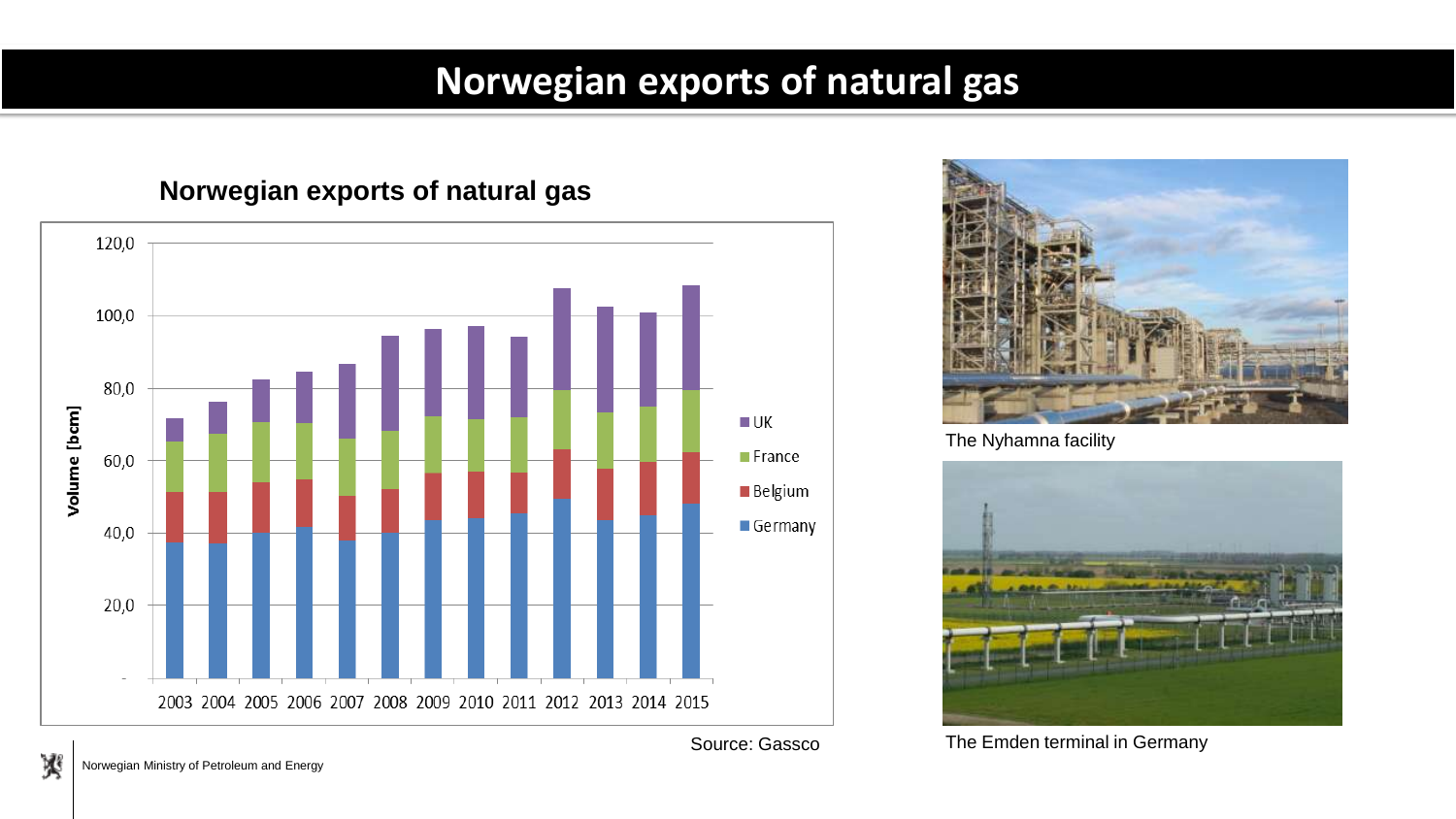## **Stable Norwegian Gas Export Outlook**



夾 Norwegian Ministry of Petroleum and Energy